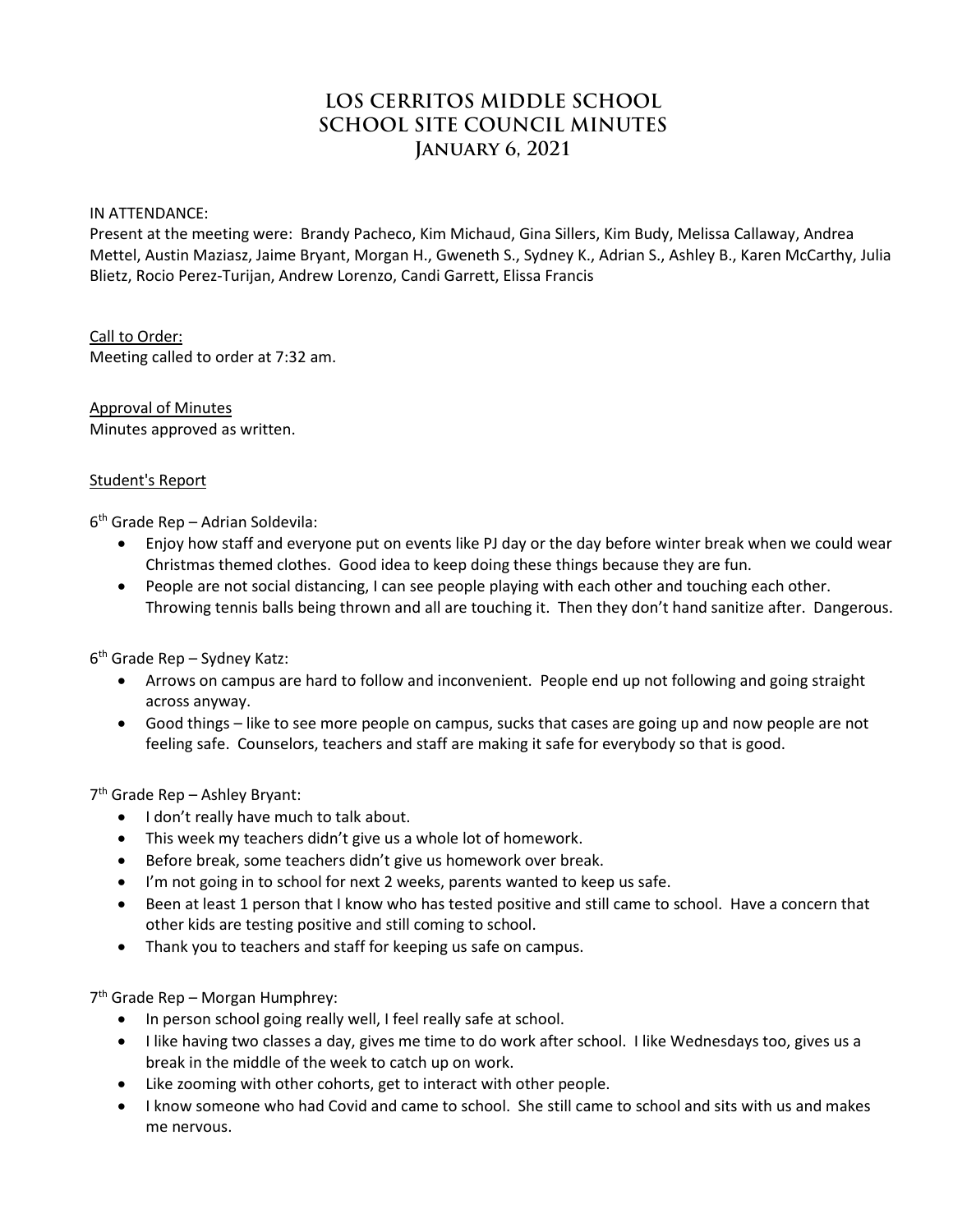8th Grade Rep – Gweneth Snowden:

- Excited about the vaccine coming out because we may get a real graduation and not a drive by one.
- One teacher, she just gave us 1 hour and 40 mins of homework and that's just for one class. I think that's a bit much for just coming back from break. Same teacher has a few students in her class and their masks are off. She doesn't do a good job at keeping people safe.
- Covid precautions are going well. I feel safe in school.

8th Grade Rep – Austin Maziasz:

- Improvement I have some friends who are having a hard time to trying talk to high school counselors about which honors class I should take in high school. I have questions too.
- Social Distancing could be improved, but other than that we are doing a good job.

## Counselor's Report – Karen McCarthy:

- Students if you know someone who comes to school who tested positive. If you tell someone, it would be very helpful for us. It's upsetting to hear.
- Austin's question with high school. Usually the High School counselors come out and answer questions and register the  $8<sup>th</sup>$  graders. We are just trying to figure how we are going to do that. Coming soon.
- Updating our registration forms, making videos to send to  $5<sup>th</sup>$  graders. Coordinating with other middle schools to show it on the same day to all the feeder schools.
- Did a newsletter over the break.
- Doing supervision during breaks.
- Email is the best way to reach us as we are out and about.
- Doing DIS counseling… running in to more social emotional needs for our kids.
- Hard to coordinate with seeing kids while keeping them in class.
- Still doing Zoom meetings with kids. If any kids or parents that needs some help or support, please email counselors so we can meet with kids on our off time.

# DAC Report – Cindy Mayling:

• Not present.

SEDAC Report – Andrea Mettel:

- Listening to student DAC and hearing same concerns about kids not social distancing and staying safe.
- At SEDAC, got update on Buddies Program initiated through SDAC students from all three HS being matched with incoming students who have IEP and 504s. Socializing with them. Excited for the program.
- Given presentation on SPSA mentoring program make sure we have a voice, agree with contents. Make sure the SPED group is represented when we do sign.
- We have a committee that trains SEDAC reps working on member info, training and streamlining so there is better communication between reps, families and admins.
- Inclusion Heroes more than 135 nominations 2020 Inclusion Heroes winners are listed on website.
- SEDAC and Inclusion web pages are now on district website excellent and full of information.
- Student DAC is looking for three students with IEPs or 504s to participate in the Student DAC Health and Sex Education forum – need student volunteers.
- UACT holding a virtual conference dedicated to Special Ed on April 30<sup>th</sup> thru May 2<sup>nd</sup> for both Special Ed and General Ed teachers.
- TO Library They are open and all services are available through the website.
- SELPA (Student Education Local Plan Area) website check out website for ton of information.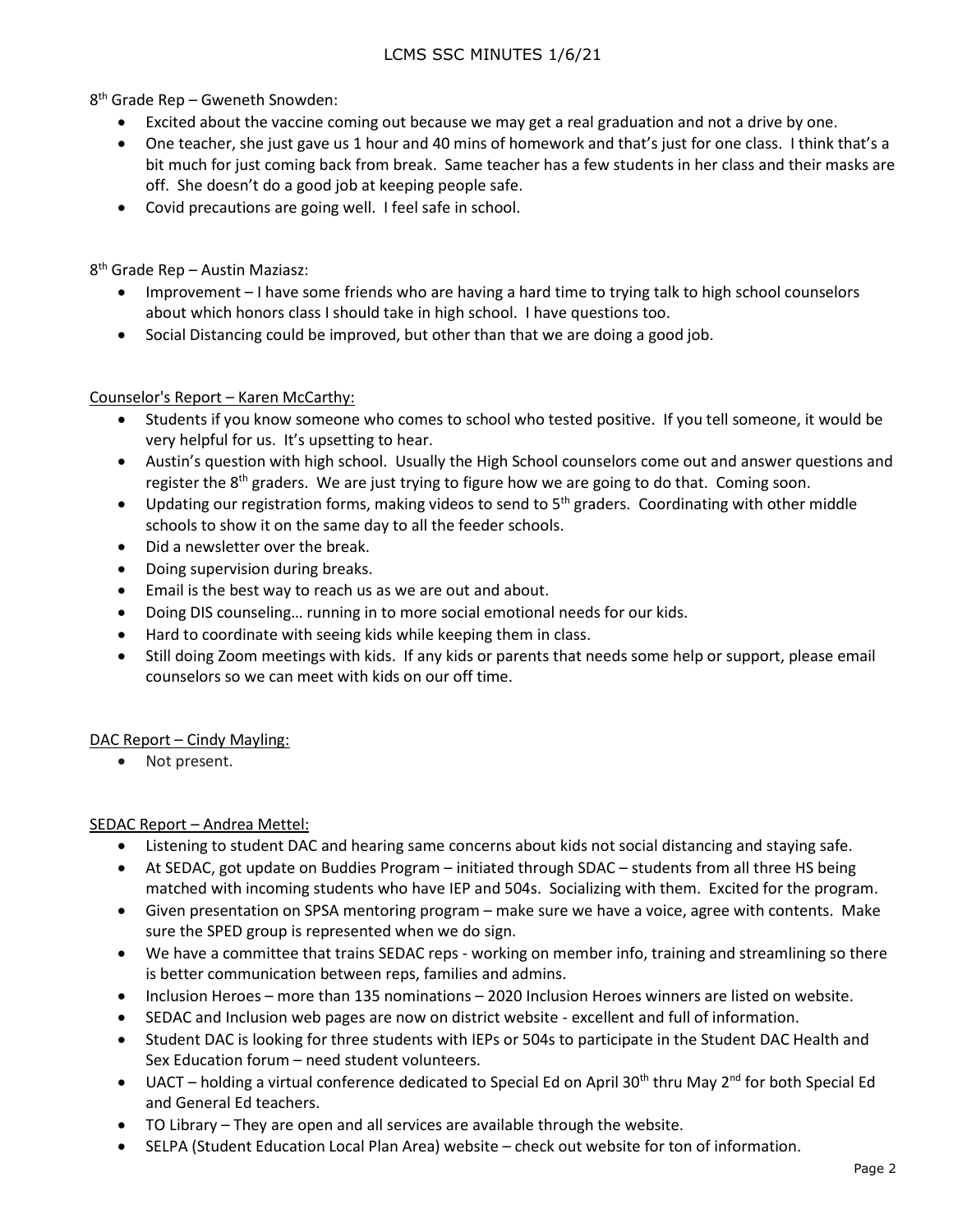- Site Rep Reports four schools were highlighted:
	- $\circ$  Be Me Preschool rep onsite instruction is going well. All students look forward to going to class, parents are pleased with communication from the school.
	- $\circ$  Colina MS rep inclusive schools week activities. Went over various activities school is doing. On Friday there is a Team Inclusion day.
	- $\circ$  Los Cerritos MS (my report) been impressed with everything done at LC. Dedication of students and staff, the positive and open communication, and the excellent leadership.
	- o NPHS rep student was awarded a varsity letter for their involvement in Unified Sports. All students who participated in Unified Sports will receive this varsity letter.

## GATE Report – Julia Blietz:

- Meeting is happening this Friday on the  $8<sup>th</sup>$ . No new info for now.
- Mrs. Bartlett and Mrs. Michaud are planning our next GATE activity which will be on January  $14<sup>th</sup>$  probably a breakout box activity. Send invite to GATE families to sign up.

## ELAC/DELAC Report – Rocio Perez-Turijan:

- Not a lot of info.
- ELAC meeting will be on Jan.  $20<sup>th</sup>$  and DELAC meeting on Jan.  $26<sup>th</sup>$ .

## PSTA Report – Mellissa Callaway:

- We were able to show our appreciation for teachers and staff just before the break gave welcome back to school treats to staff to show our appreciation.
- Susan reported upcoming GA meeting on Weds. January  $13<sup>th</sup>$  at 7pm, you can RSVP to the meeting on the PTSA website. Jamie asked if Susan will she be sending out the invite any other way – Melissa will see about putting it on other locations. Mr. Klinger will also put it out to parents.

## Boys & Girls Club Report – Andrew Lorenzo:

- B&G club running smoothly. All staff and members getting back into routine.
- This week starting our enrichment classes art masters, cooking, steam activities, sports, and Torch Club (leadership).
- All activities are done with masks on and social distanced.
- We have a few spots here if you have kids who need to come in before or after school.
- Best way to reach me through email.

## Principal's Report – Jason Klinger:

Brandy Pacheco:

- Addressing student concerns. Constantly reminding kids about safety reminders. We are out monitoring students and following protocols.
- Working on High School registration. As 8<sup>th</sup> graders, if you have any questions please ask our counselors.
- We are aware that there are students who are coming to school testing positive. We will follow up on that.
- Reminders are sent to teachers about protocols, procedures, safety measures. Communications have gone out to parents from school and district. We have been very explicit about what is expected and what our protocols are. Appreciate parents' communication with us about exposure over the break, or testing positive, or just concerns about spiking cases. Parents are concerned about sending kids to school.